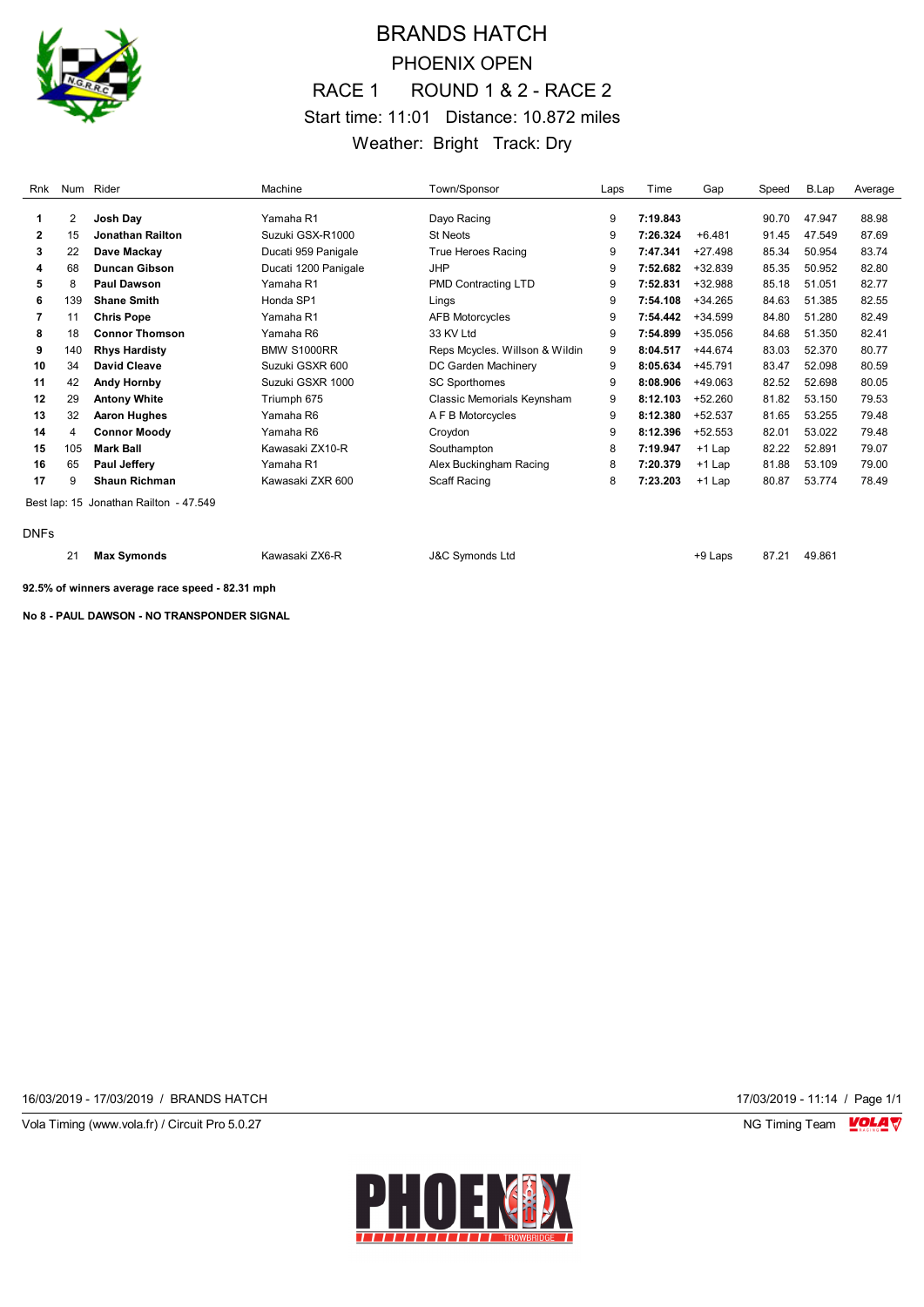

# BRANDS HATCH PHOENIX OPEN RACE 1 ROUND 1 & 2 - RACE 2

LAP TIMES

Connor Moody

**START** 

 **54.684 54.061** 54.067 **53.436 53.175 53.022** 53.356 53.151

Connor Thomson

**START** 

 **52.852 52.516 51.570** 51.735 **51.533 51.350** 51.763 51.779

Dave Mackay

START

**51.505**

Lap

| _ap            | Time   |  |
|----------------|--------|--|
|                |        |  |
| <b>START</b>   |        |  |
|                |        |  |
| $\overline{2}$ | 51.694 |  |
|                | 51.884 |  |
|                | 51.979 |  |
| 5              | 52.379 |  |
|                | 51.764 |  |
|                | 52.728 |  |
|                | 51.748 |  |
|                | 51.280 |  |

David Cleave

Time

 **51.012** 51.282 **50.954** 51.162 51.768 51.341 51.631

|   | <b>START</b> |
|---|--------------|
| 1 |              |
| 2 | 54.462       |
| 3 | 53.698       |
| 4 | 52.098       |
| 5 | 52.741       |
| 6 | 52.844       |
| 7 | 52.348       |
| 8 | 52.950       |
| 9 | 52.470       |

#### Duncan Gibson

|   | <b>START</b> |
|---|--------------|
| 1 |              |
| 2 | 51.344       |
| 3 | 51.069       |
| 4 | 50.952       |
| 5 | 51.782       |
| 6 | 51721        |
| 7 | 51.763       |
| 8 | 51.199       |
| 9 | 51.532       |

#### Jonathan Railton

|   | START  |
|---|--------|
| 1 |        |
| 2 | 48.724 |
| 3 | 48.217 |
| 4 | 48.253 |
| 5 | 47.913 |

| l an<br>ı ime |
|---------------|
|---------------|

|   | Aaron Hughes |
|---|--------------|
|   |              |
|   | <b>START</b> |
| 1 |              |
| 2 | 54.848       |
| 3 | 54.185       |
| 4 | 53.497       |
| 5 | 53 970       |
| 6 | 53 517       |
| 7 | 53726        |
| 8 | 53.484       |
| 9 | 53.255       |

#### Andy Hornby

|   | <b>START</b> |
|---|--------------|
| 1 |              |
| 2 | 54.480       |
| 3 | 53.613       |
| 4 | 53.310       |
| 5 | 53.198       |
| 6 | 53 229       |
| 7 | 53.124       |
| 8 | 53.008       |
| 9 | 52.698       |

### Antony White

|   | <b>START</b> |
|---|--------------|
| 1 |              |
| 2 | 54.542       |
| 3 | 53.967       |
| 4 | 53.948       |
| 5 | 53.708       |
| 6 | 53.367       |
| 7 | 53.150       |
| 8 | 53 494       |
| 9 | 53.184       |
|   |              |

Chris Pope

16/03/2019 - 17/03/2019 / BRANDS HATCH 17/03/2019 - 11:16 / Page 1/2

Vola Timing (www.vola.fr) / Circuit Pro 5.0.27 NG Timing Team VOLA V

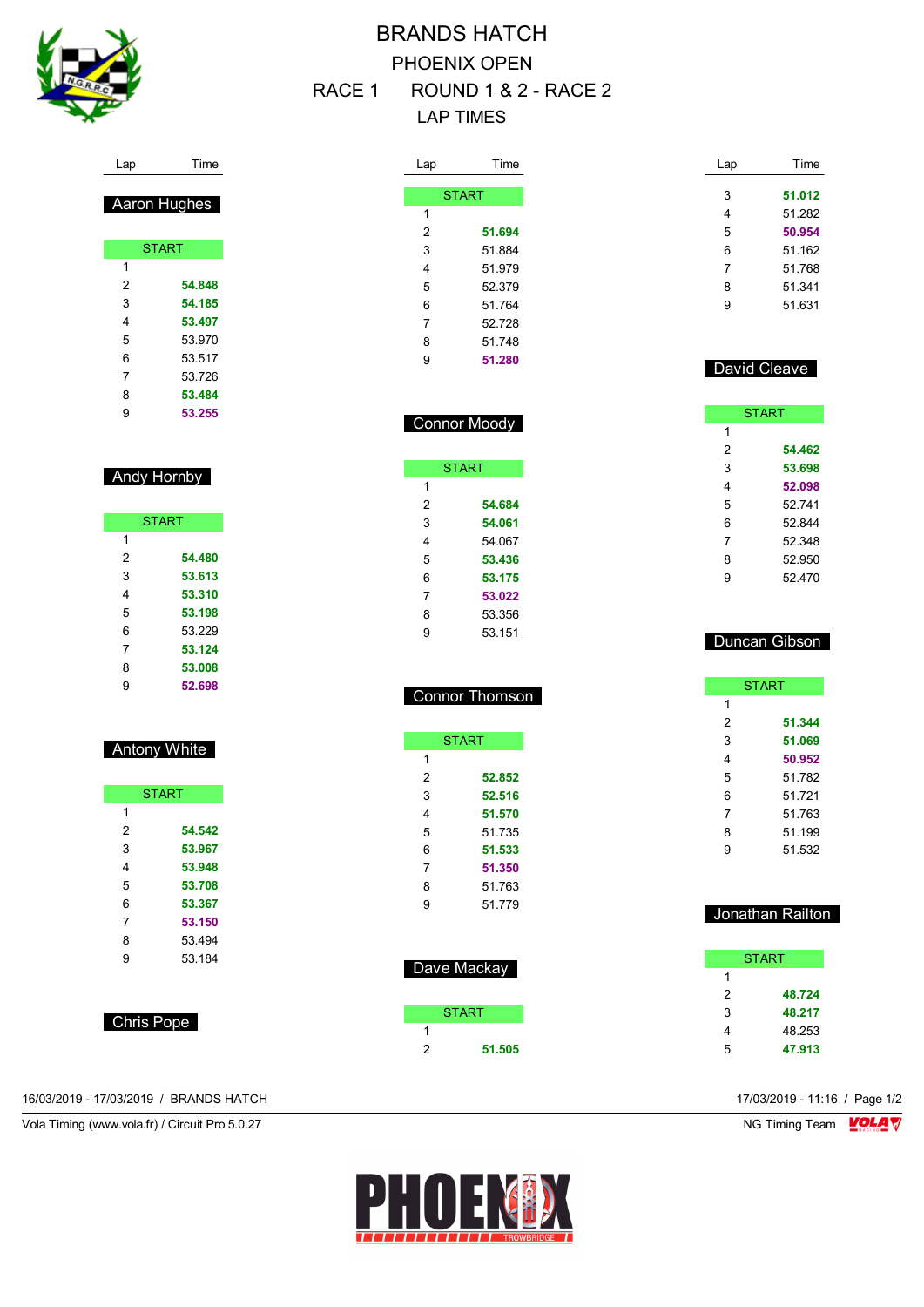#### BRANDS HATCH PHOENIX OPEN RACE 1 ROUND 1 & 2 - RACE 2 LAP TIMES

| Time   |
|--------|
| 48.365 |
| 47.959 |
| 47.549 |
| 52.666 |
|        |

### Josh Day

|   | <b>START</b> |
|---|--------------|
| 1 |              |
| 2 | 48.572       |
| 3 | 48.229       |
| 4 | 48.340       |
| 5 | 47.975       |
| 6 | 47 997       |
| 7 | 47.947       |
| 8 | 48.012       |
| 9 | 48 892       |

### Mark Ball

|   | <b>START</b> |
|---|--------------|
| 1 |              |
| 2 | 54.278       |
| 3 | 54.027       |
| 4 | 53.575       |
| 5 | 54 302       |
| 6 | 54 203       |
| 7 | 53.180       |
| 8 | 52.891       |

### Max Symonds

|   | <b>START</b> |
|---|--------------|
| 1 |              |
| 2 | 50.484       |
| 3 | 49.861       |
|   | 49.934       |

| Paul Dawson  |        |  |  |  |  |
|--------------|--------|--|--|--|--|
| <b>START</b> |        |  |  |  |  |
| 1            |        |  |  |  |  |
| 2            | 52.283 |  |  |  |  |
| 3            | 51.838 |  |  |  |  |
| 4            | 48.085 |  |  |  |  |
| 5            | 55826  |  |  |  |  |
| 6            | 52.187 |  |  |  |  |
| 7            | 52.055 |  |  |  |  |
| 8            | 51 051 |  |  |  |  |
| 9            | 51 227 |  |  |  |  |

| Lap          | Time         |  |  |  |  |  |
|--------------|--------------|--|--|--|--|--|
| Paul Jeffery |              |  |  |  |  |  |
|              | <b>START</b> |  |  |  |  |  |
| 1            |              |  |  |  |  |  |
| 2            | 54.469       |  |  |  |  |  |
| 3            | 54.013       |  |  |  |  |  |
| 4            | 54.686       |  |  |  |  |  |
| 5            | 54 246       |  |  |  |  |  |
| 6            | 53.793       |  |  |  |  |  |
| 7            | 53.109       |  |  |  |  |  |
| 8            | 53.206       |  |  |  |  |  |

### Rhys Hardisty

| <b>START</b> |        |  |  |  |  |
|--------------|--------|--|--|--|--|
| 1            |        |  |  |  |  |
| 2            | 53.209 |  |  |  |  |
| 3            | 54 115 |  |  |  |  |
| 4            | 53.179 |  |  |  |  |
| 5            | 53431  |  |  |  |  |
| 6            | 53 276 |  |  |  |  |
| 7            | 52.923 |  |  |  |  |
| 8            | 52.713 |  |  |  |  |
| 9            | 52.370 |  |  |  |  |

### Shane Smith

| <b>START</b> |        |  |  |  |
|--------------|--------|--|--|--|
| 1            |        |  |  |  |
| 2            | 52.308 |  |  |  |
| 3            | 51.831 |  |  |  |
| 4            | 51.662 |  |  |  |
| 5            | 52 006 |  |  |  |
| 6            | 52 129 |  |  |  |
| 7            | 53.019 |  |  |  |
| 8            | 51 671 |  |  |  |
| g            | 51.385 |  |  |  |

### Shaun Richman

| <b>START</b> |        |  |  |  |  |
|--------------|--------|--|--|--|--|
| 1            |        |  |  |  |  |
| 2            | 54.932 |  |  |  |  |
| 3            | 54.157 |  |  |  |  |
| 4            | 53.931 |  |  |  |  |
| 5            | 54.116 |  |  |  |  |
| 6            | 53.923 |  |  |  |  |
| 7            | 53.774 |  |  |  |  |
| 8            | 54 344 |  |  |  |  |
|              |        |  |  |  |  |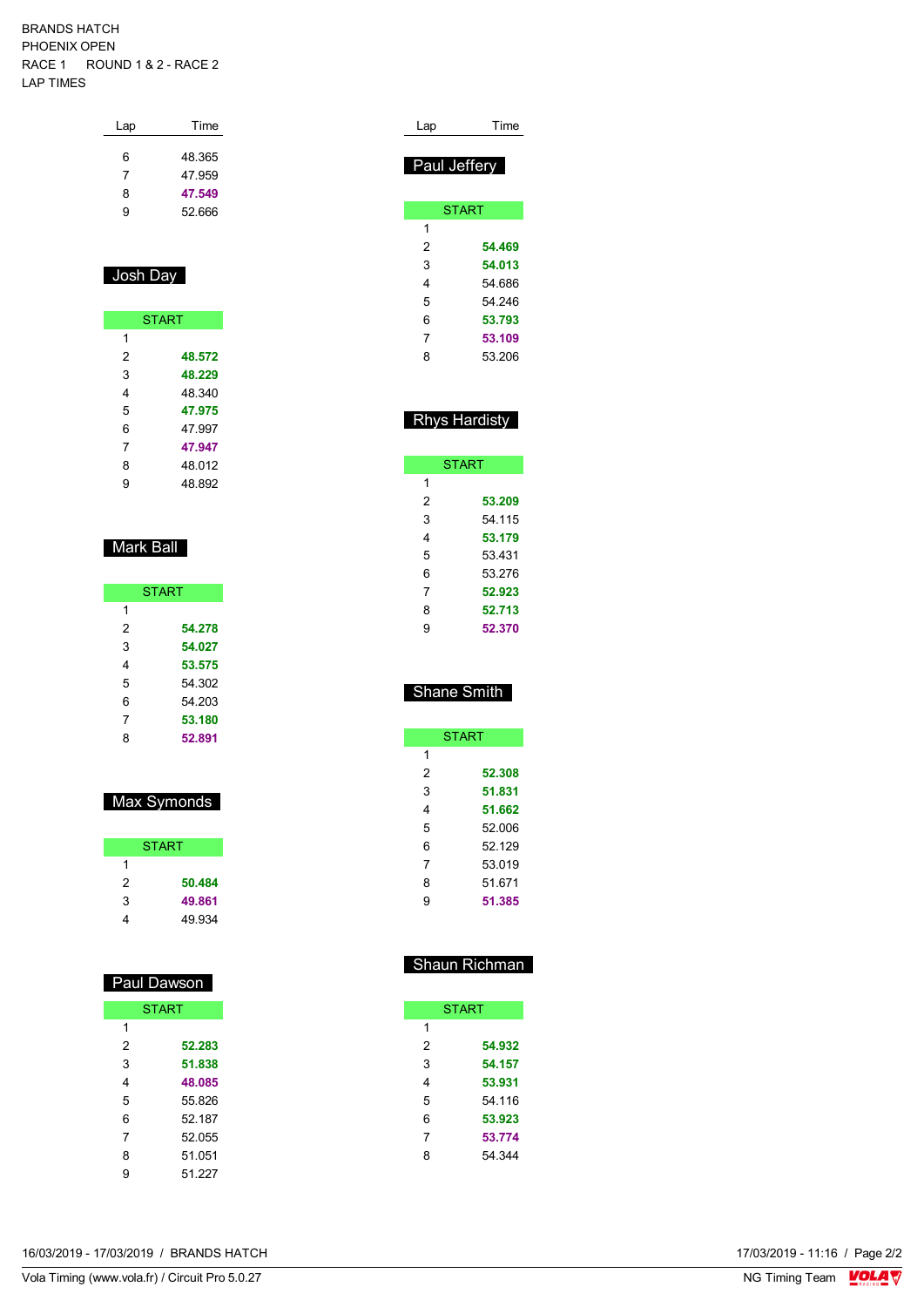

## BRANDS HATCH PHOENIX OPEN RACE 1 ROUND 1 & 2 - RACE 2 LAP CHART

|                  | $\mathbf{1}$   | 2. | 3. | 4.  | 5.  | 6.  | 7. | 8.  | 9.  | 10. | 11. | 12. | 13. | 14. | 15.            | 16. | 17. | 18. |
|------------------|----------------|----|----|-----|-----|-----|----|-----|-----|-----|-----|-----|-----|-----|----------------|-----|-----|-----|
| Start            |                |    |    |     |     |     |    |     |     |     |     |     |     |     |                |     |     |     |
| Lap <sub>1</sub> | $\mathbf{2}$   | 15 | 22 | 21  | 139 | 8   | 11 | 140 | 18  | 68  | 32  | 34  | 42  | 29  | 65             | 4   | 105 | 9   |
| Lap2             | $\overline{2}$ | 15 | 21 | 22  | 139 | 8   | 11 | 140 | 18  | 68  | 34  | 42  | 32  | 29  | 65             | 105 | 4   | 9   |
| Lap <sub>3</sub> | $\overline{2}$ | 15 | 21 | 22  | 139 | 8   | 11 | 68  | 18  | 140 | 34  | 42  | 32  | 29  | 65             | 105 | 4   | 9   |
| Lap 4            | $\overline{2}$ | 15 | 21 | 22  | 8   | 139 | 11 | 68  | 18  | 140 | 34  | 42  | 32  | 29  | 105            | 65  | 4   | 9   |
| Lap <sub>5</sub> | $\overline{2}$ | 15 | 22 | 139 | 8   | 68  | 11 | 18  | 140 | 34  | 42  | 32  | 29  | 105 | $\overline{4}$ | 65  | 9   |     |
| Lap6             | $\mathbf{2}$   | 15 | 22 | 139 | 68  | 8   | 11 | 18  | 140 | 34  | 42  | 32  | 29  | 4   | 105            | 65  | 9   |     |
| Lap 7            | $\overline{2}$ | 15 | 22 | 68  | 8   | 139 | 18 | 11  | 140 | 34  | 42  | 29  | 32  | 4   | 105            | 65  | 9   |     |
| Lap <sub>8</sub> | $\overline{2}$ | 15 | 22 | 68  | 8   | 139 | 18 | 11  | 140 | 34  | 42  | 29  | 32  | 4   | 105            | 65  | 9   |     |
| Lap 9            | $\mathbf{2}$   | 15 | 22 | 68  | 8   | 139 | 11 | 18  | 140 | 34  | 42  | 29  | 32  | 4   |                |     |     |     |

16/03/2019 - 17/03/2019 / BRANDS HATCH 17/03/2019 - 11:15 / Page 1/1

Vola Timing (www.vola.fr) / Circuit Pro 5.0.27 **NG Timing Team Monet Account Property** 

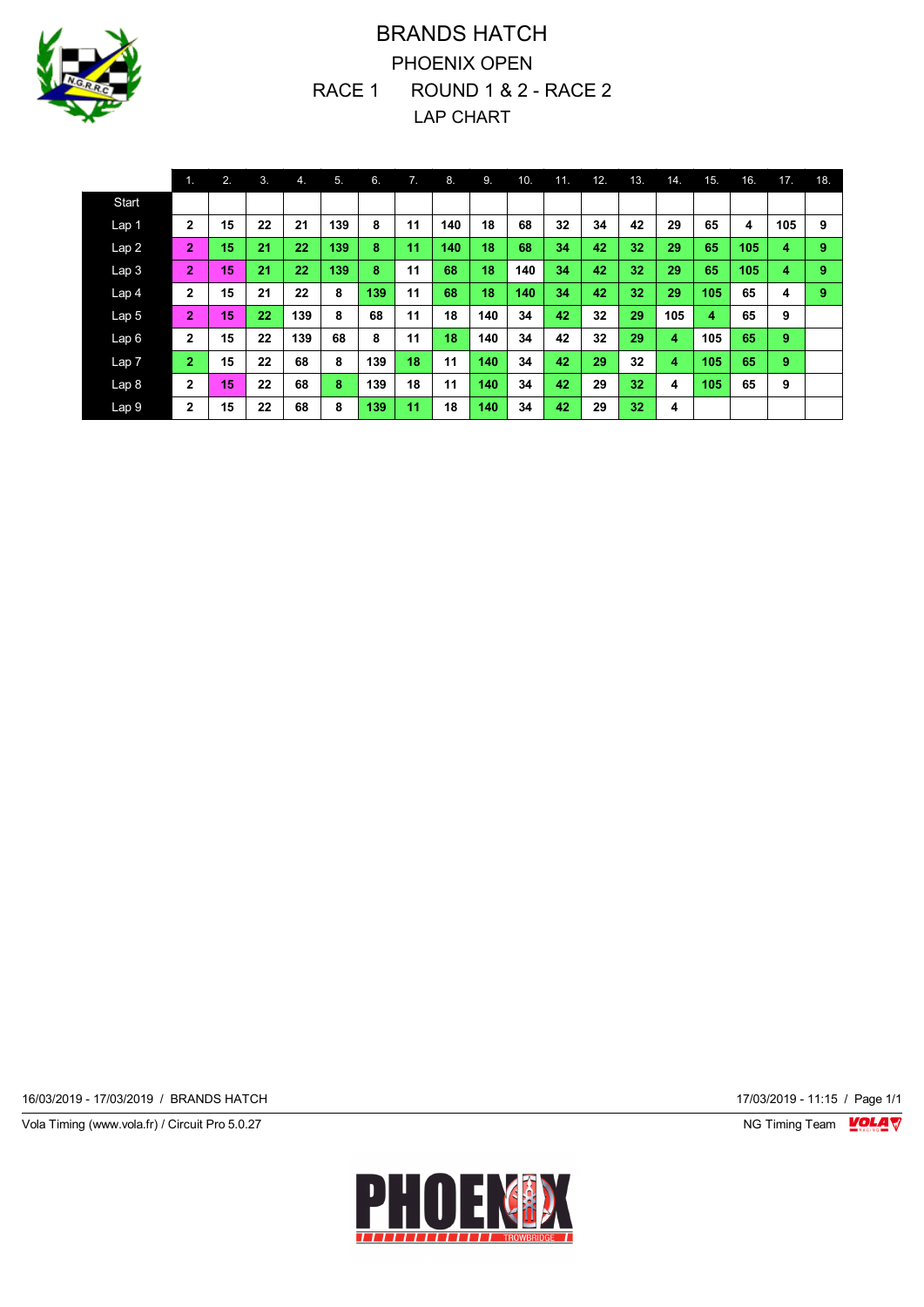

## BRANDS HATCH PHOENIX OPEN RACE 11 ROUND 1 & 2 - RACE 3 STARTING GRID

11 Laps = 13.288 Km



16/03/2019 - 17/03/2019 / BRANDS HATCH 17/03/2019 - 13:13 / Page 1/1

Vola Timing (www.vola.fr) / Circuit Pro 5.0.27 NG Timing Team NG Timing Team NG Timing Team NG Timing Team NG

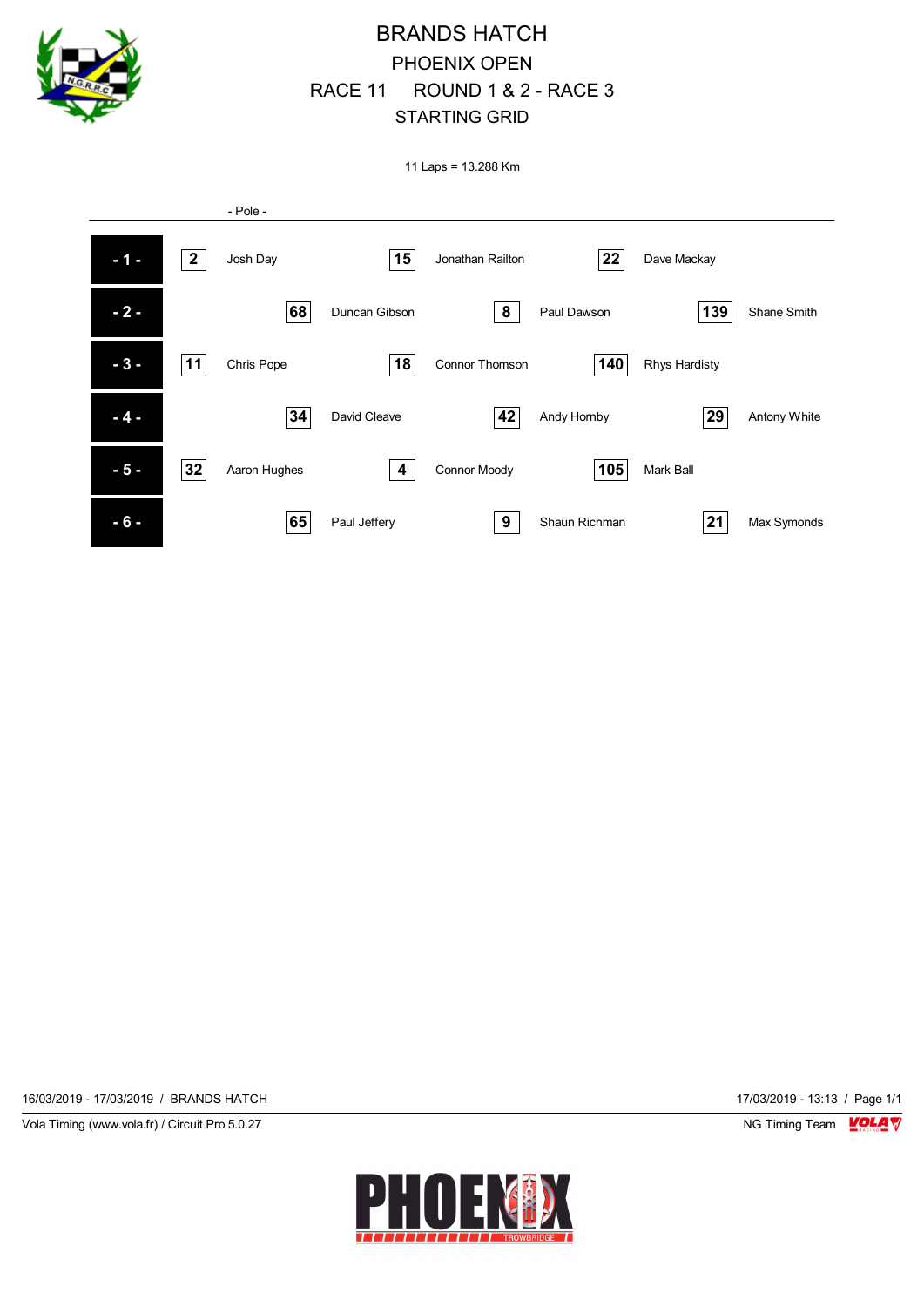

## BRANDS HATCH PHOENIX OPEN RACE 11 ROUND 1 & 2 - RACE 3 Start time: 14:31 Distance: 10.872 miles Weather: Overcast Track: Damp

| Rnk          |     | Num Rider                     | Machine              | Town/Sponsor                       | Laps | Time     | Gap       | Speed | B.Lap  | Average |
|--------------|-----|-------------------------------|----------------------|------------------------------------|------|----------|-----------|-------|--------|---------|
| 1            | 2   | Josh Dav                      | Yamaha R1            | Davo Racing                        | 6    | 4:57.736 |           | 90.12 | 48.252 | 87.63   |
| $\mathbf{2}$ | 15  | <b>Jonathan Railton</b>       | Suzuki GSX-R1000     | <b>St Neots</b>                    | 6    | 5:01.646 | $+3.910$  | 88.97 | 48.877 | 86.50   |
| 3            | 22  | Dave Mackay                   | Ducati 959 Panigale  | <b>True Heroes Racing</b>          | 6    | 5:14.380 | $+16.644$ | 85.52 | 50.846 | 82.99   |
| 4            | 18  | <b>Connor Thomson</b>         | Yamaha R6            | 33 KV Ltd                          | 6    | 5:16.124 | +18.388   | 84.80 | 51.280 | 82.53   |
| 5            | 11  | <b>Chris Pope</b>             | Yamaha R1            | <b>AFB Motorcycles</b>             | 6    | 5:17.167 | $+19.431$ | 84.63 | 51.385 | 82.26   |
| 6            | 8   | <b>Paul Dawson</b>            | Yamaha R1            | PMD Contracting LTD                | 6    | 5:17.267 | $+19.531$ | 85.54 | 50.838 | 82.24   |
| 7            | 139 | <b>Shane Smith</b>            | Honda SP1            | Lings                              | 6    | 5:26.430 | $+28.694$ | 81.77 | 53.181 | 79.93   |
| 8            | 21  | <b>Max Symonds</b>            | Kawasaki ZX6-R       | J&C Symonds Ltd                    | 6    | 5:27.415 | +29.679   | 83.25 | 52.235 | 79.69   |
| 9            | 68  | <b>Duncan Gibson</b>          | Ducati 1200 Panigale | <b>JHP</b>                         | 6    | 5:28.583 | $+30.847$ | 83.57 | 52.036 | 79.41   |
| 10           | 140 | <b>Rhys Hardisty</b>          | <b>BMW S1000RR</b>   | Reps Mcycles. Willson & Wildin     | 6    | 5:30.593 | $+32.857$ | 81.31 | 53.478 | 78.92   |
| 11           | 29  | <b>Antony White</b>           | Triumph 675          | Classic Memorials Keynsham         | 5    | 4:37.771 | $+1$ Lap  | 81.45 | 53.392 | 78.28   |
| 12           | 34  | David Cleave                  | Suzuki GSXR 600      | DC Garden Machinery                | 5    | 4:39.870 | $+1$ Lap  | 80.81 | 53.812 | 77.69   |
| 13           | 31  | <b>James Griffiths</b>        | Kawasaki ZX6R        | <b>Marlon Property Maintenance</b> | 5    | 4:40.033 | $+1$ Lap  | 81.08 | 53.635 | 77.64   |
| 14           | 36  | <b>Richard Hewitt</b>         | Suzuki TL 1000 R     | Mirror Image Body Repairs          | 5    | 4:41.788 | $+1$ Lap  | 81.20 | 53.554 | 77.16   |
| 15           | 105 | <b>Mark Ball</b>              | Kawasaki ZX10-R      | Southampton                        | 5    | 4:44.023 | $+1$ Lap  | 81.23 | 53.536 | 76.55   |
| 16           | 32  | <b>Aaron Hughes</b>           | Yamaha R6            | A F B Motorcycles                  | 5    | 4:44.895 | $+1$ Lap  | 79.81 | 54.486 | 76.32   |
| 17           | 9   | <b>Shaun Richman</b>          | Kawasaki ZXR 600     | Scaff Racing                       | 5    | 4:45.661 | $+1$ Lap  | 79.45 | 54.734 | 76.11   |
| 18           | 4   | <b>Connor Moody</b>           | Yamaha R6            | Croydon                            | 5    | 4:46.882 | $+1$ Lap  | 79.17 | 54.926 | 75.79   |
|              |     | Best lap: 2 Josh Day - 48.252 |                      |                                    |      |          |           |       |        |         |
| <b>DNFs</b>  |     |                               |                      |                                    |      |          |           |       |        |         |

| 42 Andy Hornby  | Suzuki GSXR 1000 | <b>SC Sporthomes</b>   | +6 Laps | 83.26 52.229 |              |
|-----------------|------------------|------------------------|---------|--------------|--------------|
| 65 Paul Jefferv | Yamaha R1        | Alex Buckingham Racing | +6 Laps |              | 80.83 53.801 |

**92.5% of winners average race speed - 81.06 mph**

**REDUCED RACE DISTANCE - RED FLAG - CLIMATIC**

16/03/2019 - 17/03/2019 / BRANDS HATCH 17/03/2019 - 14:42 / Page 1/1

Vola Timing (www.vola.fr) / Circuit Pro 5.0.27 **NG Timing Team MOLA View Area** NG Timing Team MOLA View Area NG Timing Team MOLA View Area NG Timing Team MOLA View Area NG Timing Team MOLA View Area NG Timing Team MOLA Vie

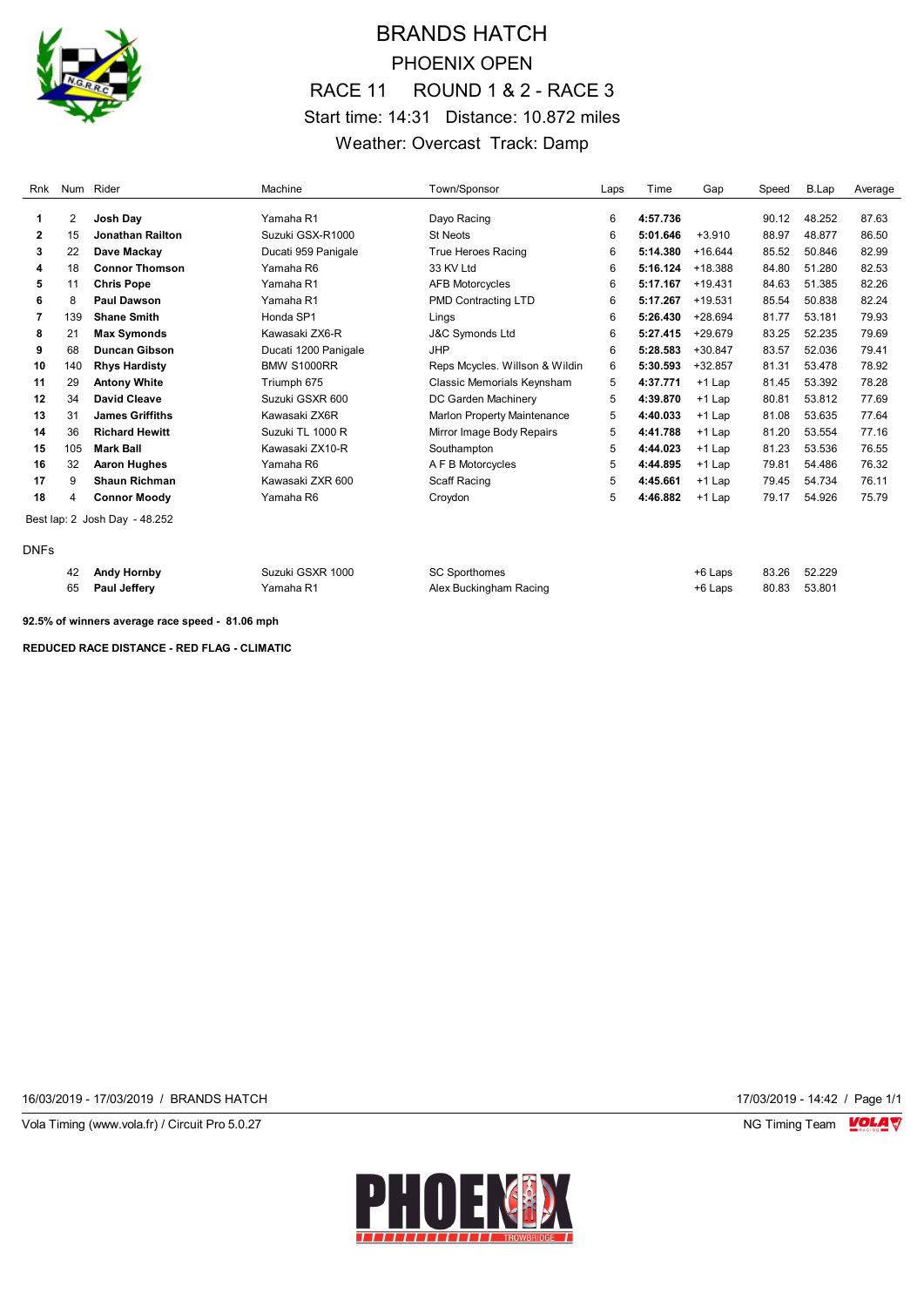

## BRANDS HATCH PHOENIX OPEN RACE 11 ROUND 1 & 2 - RACE 3 LAP TIMES

RED FLAG

David Cleave

**START** 

2 **55.159** 3 **54.626** 4 **54.075** 5 **53.812** RED FLAG

1

| Time<br>Lap                       | Lap            | Time             |
|-----------------------------------|----------------|------------------|
|                                   |                |                  |
| <b>Connor Moody</b>               |                | Duncan Gibson    |
|                                   |                |                  |
| <b>START</b>                      |                | <b>START</b>     |
| 1                                 | 1              |                  |
| $\overline{2}$<br>56.138          | $\overline{2}$ | 54.447           |
| 3<br>54.926                       | 3              | 52.675           |
| $\overline{\mathbf{4}}$<br>55.711 | 4              | 52.036           |
| 5<br>55.341                       | 5              | 52.683           |
| <b>RED FLAG</b>                   | 6              | 53.928           |
|                                   |                | <b>RED FLAG</b>  |
|                                   |                |                  |
|                                   |                |                  |
| <b>Connor Thomson</b>             |                |                  |
|                                   |                | James Griffiths  |
| <b>START</b>                      |                |                  |
| 1                                 |                | <b>START</b>     |
| $\overline{2}$<br>52.004          | 1              |                  |
| 3<br>51.490                       | $\overline{2}$ | 54.936           |
| 4<br>51.405                       | 3              | 54.365           |
| 5<br>51.280                       | 4              | 53.635           |
| 6<br>51.438                       | 5              | 53.964           |
| <b>RED FLAG</b>                   |                | <b>RED FLAG</b>  |
|                                   |                |                  |
|                                   |                |                  |
|                                   |                |                  |
|                                   |                |                  |
| Dave Mackay                       |                | Jonathan Railton |
|                                   |                |                  |
| <b>START</b>                      |                | <b>START</b>     |
| 1                                 | 1              |                  |
| 51.653                            | $\overline{2}$ | 49.819           |
| $\overline{c}$<br>50.846          | 3              | 49.213           |
| 3<br>4                            | 4              | 49.077           |
| 51.376<br>5<br>51.525             | 5              | 48.877           |

| 40.990   |
|----------|
| RED ELAG |

| Josh Day |   |              |  |  |  |
|----------|---|--------------|--|--|--|
|          |   | <b>START</b> |  |  |  |
|          | 1 |              |  |  |  |
|          | 2 | 48.825       |  |  |  |
|          | 3 | 48.373       |  |  |  |
|          | 4 | 49.064       |  |  |  |
|          | 5 | 48.293       |  |  |  |
|          | 6 | 48.252       |  |  |  |

| Aaron Hughes |  |
|--------------|--|
|              |  |

Lap Time

| <b>START</b> |           |  |
|--------------|-----------|--|
| 1            |           |  |
| 2            | 55.972    |  |
| 3            | 55.419    |  |
| 4            | 55.305    |  |
| 5            | 54.486    |  |
|              | RFD FI AG |  |

### Andy Hornby

| <b>START</b> |        |  |
|--------------|--------|--|
| 1            |        |  |
| 2            | 53.017 |  |
| 3            | 52.229 |  |
| 4            | 53.281 |  |
| 5            | 52.268 |  |
| 6            | 52.631 |  |
| RFD FI AG    |        |  |

### Antony White

|   | <b>START</b>     |
|---|------------------|
| 1 |                  |
| 2 | 54.154           |
| 3 | 53.392           |
| 4 | 53.737           |
| 5 | 54 142           |
|   | <b>RFD FI AG</b> |

### Chris Pope

|   | <b>START</b> |
|---|--------------|
| 1 |              |
| 2 | 51.989       |
| 3 | 51.464       |
| 4 | 51.436       |
| 5 | 51.385       |
| 6 | 51.763       |
|   | RFD FI AG    |

#### 16/03/2019 - 17/03/2019 / BRANDS HATCH 17/03/2019 - 14:41 / Page 1/2

Vola Timing (www.vola.fr) / Circuit Pro 5.0.27 NG Timing Team NG Timing Team NG Timing Team NG Timing Team NG

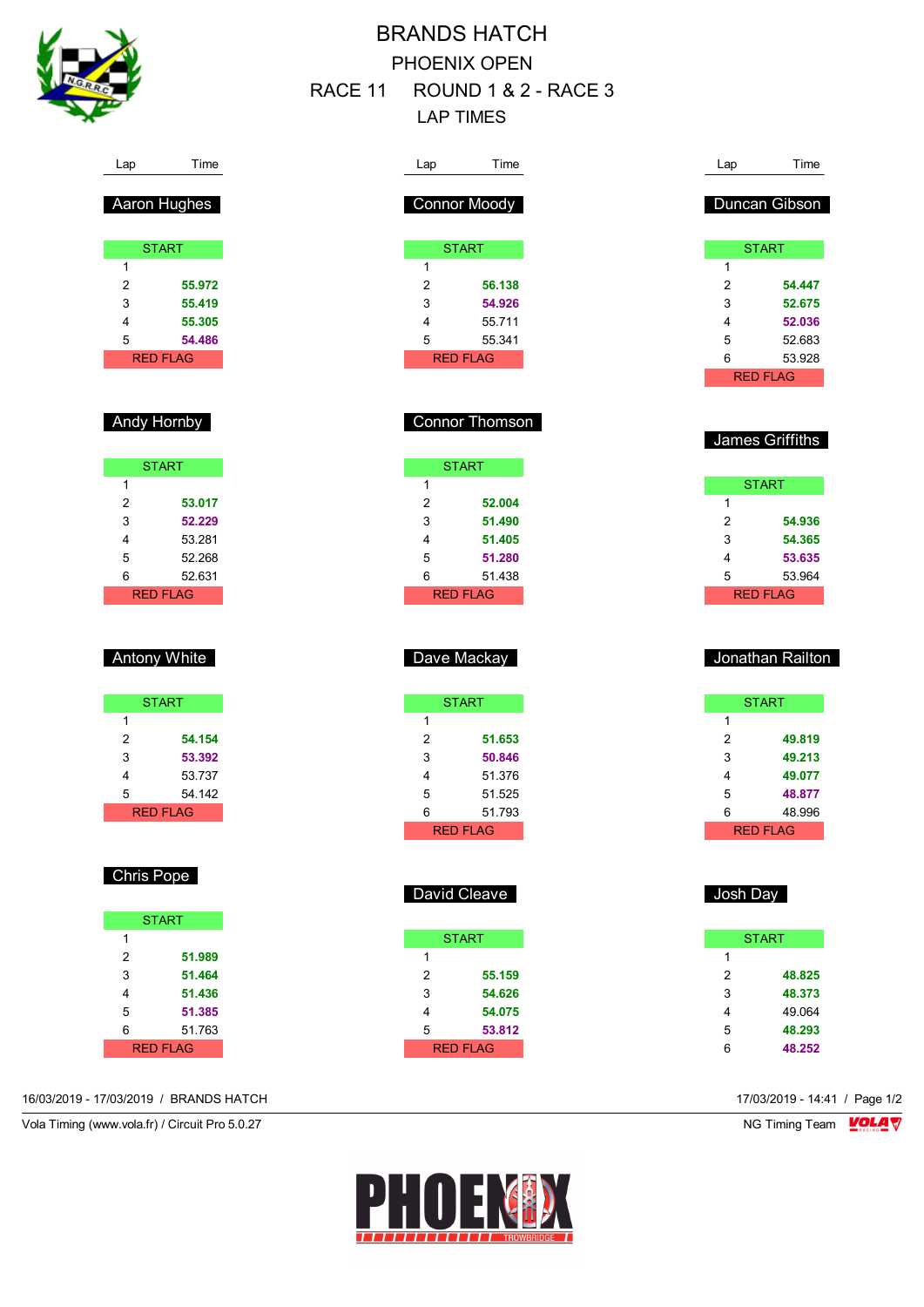BRANDS HATCH PHOENIX OPEN RACE 11 ROUND 1 & 2 - RACE 3 LAP TIMES

| <b>RED FLAG</b> |              |
|-----------------|--------------|
|                 |              |
|                 |              |
| Mark Ball       |              |
|                 |              |
|                 |              |
|                 | <b>START</b> |
| 1               |              |
| 2               | 55.655       |
| 3               | 54.539       |
| 4               | 54.910       |
| 5               | 53.536       |
| <b>RED FLAG</b> |              |
|                 |              |

Lap Time

### Max Symonds

| <b>START</b> |        |  |
|--------------|--------|--|
| 1            |        |  |
| 2            | 53.449 |  |
| 3            | 52.662 |  |
| 4            | 53.389 |  |
| 5            | 52.235 |  |
| 6            | 53.341 |  |
| RFD FI AG    |        |  |

| Paul Dawson  |        |
|--------------|--------|
| <b>START</b> |        |
| 1            |        |
| 2            | 53.336 |
| 3            | 51.221 |
| 4            | 51.336 |
| 5            | 50.838 |
| 6            | 51.720 |
| RFD FI AG    |        |

#### Paul Jeffery

|   | <b>START</b> |
|---|--------------|
| 1 |              |
| 2 | 54.686       |
| 3 | 54.411       |
| 4 | 53.931       |
| 5 | 53.801       |
|   | RFD FI AG    |

### Rhys Hardisty

|   | <b>START</b> |
|---|--------------|
| 1 |              |
| 2 | 53.948       |
| 3 | 53.478       |

| Lap | Time      |  |
|-----|-----------|--|
|     |           |  |
| 4   | 53846     |  |
| 5   | 54.003    |  |
| 6   | 54 687    |  |
|     | RFD FI AG |  |

| <b>Richard Hewitt</b> |        |  |
|-----------------------|--------|--|
|                       | START  |  |
| 1                     |        |  |
| 2                     | 55.364 |  |
| 3                     | 54.214 |  |
| 4                     | 54.195 |  |
| 5                     | 53.554 |  |

RED FLAG

### Shane Smith

| START     |        |  |  |  |  |  |  |  |
|-----------|--------|--|--|--|--|--|--|--|
| 1         |        |  |  |  |  |  |  |  |
| 2         | 53.306 |  |  |  |  |  |  |  |
| 3         | 53.181 |  |  |  |  |  |  |  |
| 4         | 53.895 |  |  |  |  |  |  |  |
| 5         | 53.234 |  |  |  |  |  |  |  |
| 6         | 53.998 |  |  |  |  |  |  |  |
| RFD FI AG |        |  |  |  |  |  |  |  |

| Shaun Richman |        |  |  |  |  |  |  |  |  |
|---------------|--------|--|--|--|--|--|--|--|--|
| START         |        |  |  |  |  |  |  |  |  |
| 1             |        |  |  |  |  |  |  |  |  |
| 2             | 55.501 |  |  |  |  |  |  |  |  |
| 3             | 54.961 |  |  |  |  |  |  |  |  |
| 4             | 55.390 |  |  |  |  |  |  |  |  |
| 5             | 54.734 |  |  |  |  |  |  |  |  |
| RFD FI AG     |        |  |  |  |  |  |  |  |  |

| 17/03/2019 - 14:41 / Page 2/2<br>16/03/2019 - 17/03/2019 / BRANDS HATCH |  |
|-------------------------------------------------------------------------|--|
|                                                                         |  |